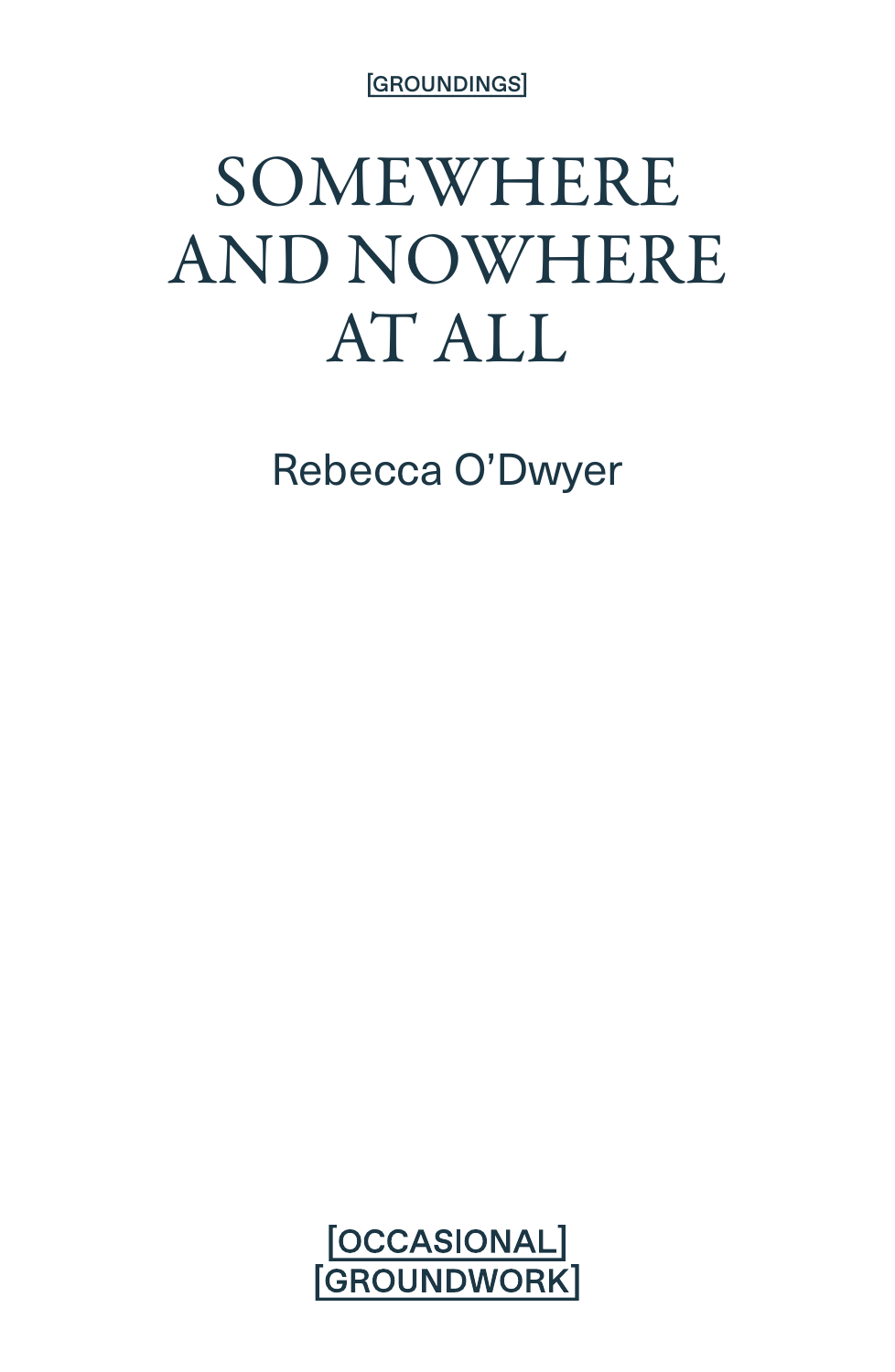Published in the summer of 2018, Otessa Moshfegh's novel *My Year of Rest and Relaxation* is about a young, beautiful and affluent unnamed woman who embarks on a year of hibernation in her Manhattan apartment. The rationale behind her decision is unclear. It takes a while to find the combination of prescription drugs to achieve the perfect level of unconsciousness; in the end, she settles on a drug named Infermitol, which causes her to black out for three-day stretches, waking only to eat, shower and briefly exercise, before taking another one. In this way, she does away with whole months. However, while the narrator's hibernation is certainly bold, uncompromising and dangerous, it is always in the aim of returning home. For her, the project is 'self preservational,' the opposite of suicide.'1 Counter to expectations, then, the novel is an optimistic one. The ploy seems to come off, and she returns to life renewed if perhaps only briefly — a few weeks before September 2001.

Now, it is difficult not to read Moshfegh's novel as an unlikely parable for events that unfolded not long after its publication, as many of us were pushed into a neither restful nor especially relaxing cocoon state. With the pandemic, we felt the dramatic emergence of power, as states the world over enacted measures to shape and dramatically restrict individual, previously wholly selfevident freedoms. In my lifetime at least, I have never witnessed anything even remotely similar: the particular luxury, I suppose, of growing up in a country where power does not much manifest in persecution or overt prohibition, but rather in a system where access and opportunities are allocated variously on the basis of sex, race and class. In 2018, the successful referendum to provide abortion services in Ireland marked a clear milestone in unraveling the state's power over women's bodies. Against this context, the restrictive gesture in response to the pandemic often looks like a kind of kitschy revenant, reminiscent of times when the state was both powerful and extremely interested in the lives of its subjects. Certainly, in a culture

<sup>1</sup> Moshfegh, 2018, p. 7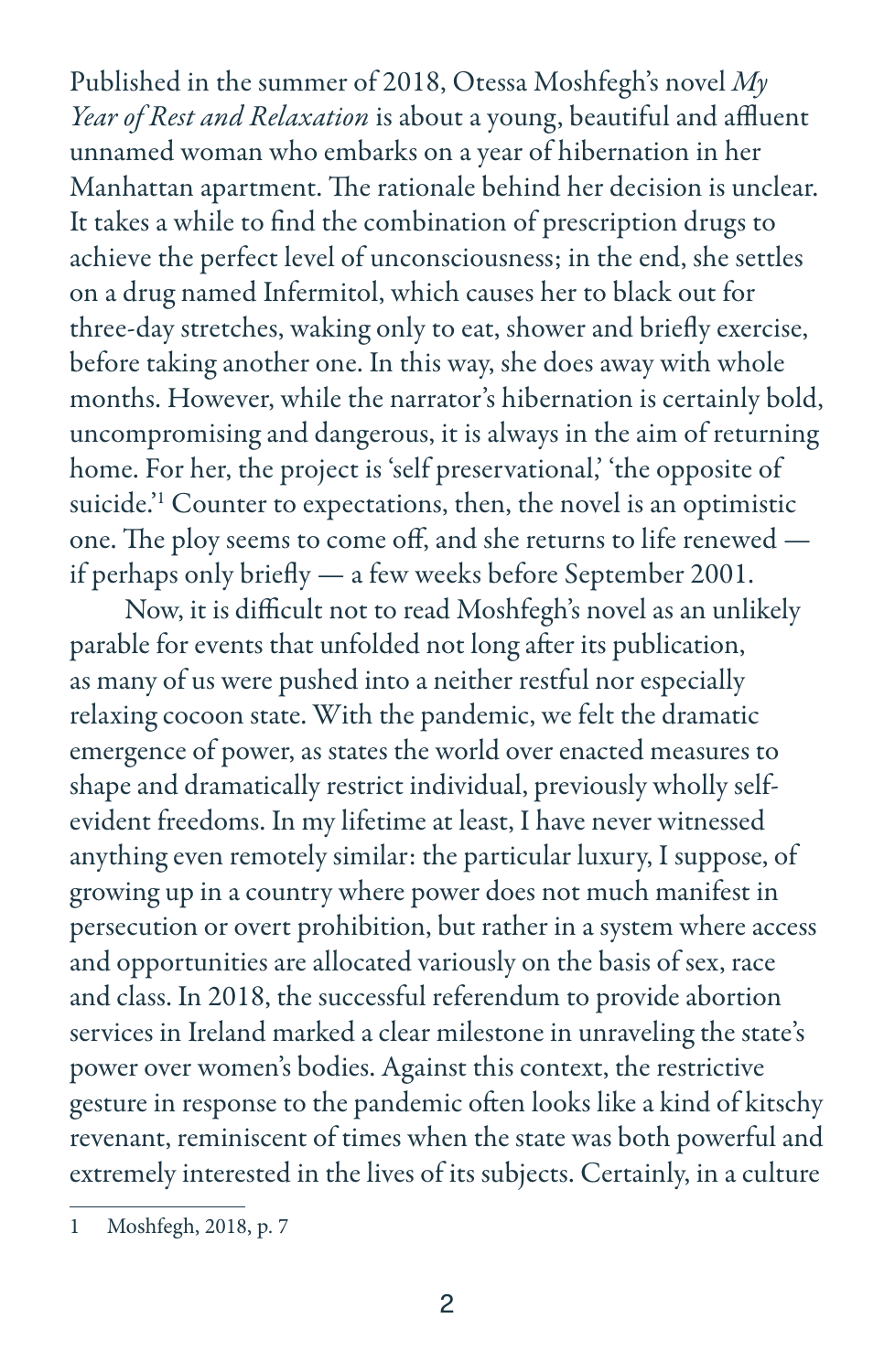of increasing permissiveness, there is something distinctly weird about being told what to do.

Perhaps, like me, you have drawn moments of strange pleasure from the experience. The pandemic, after all, has shown that largescale collective acts can be realised, and not only when it comes to starting wars and destroying our environment; when I'm feeling hopeful, this offers some comfort in the face of the very-obviouslyhappening climate emergency. With the reappearance of the nation state, we might also sense that the uncontested power of the huge technological corporations that actually do determine our daily lives, might in fact be contested. However, despite these glimmers of possibility, I think it is uncontroversial to say that a lot of us often experienced this unexpected gesture of state power as something jarring and uncomfortable. Even if we agreed with the necessity of the measures being enacted, the gesture often felt strange and invasive. In response, at least on some level, we wanted to assert our autonomy and escape.

This desire for escape might have been fleeting or disavowed, suppressed through guilt, or undercut by consideration of the common good, but it is an entirely modern response. In his seminal essay 'What is Critique?' (1978) Michel Foucault described critique as an 'attitude' consisting in 'the art of not being governed or better, the art of not being governed like that and at that cost.'2 Thus critique, which is utterly inseparable from modernity and Enlightenment thinking, describes a particular dance between freedom and power. Performed over and over again, critique represents a loosening, or a kind of unshackling, like an engine of unceasing escape. Through it, we slip from systems of power by criticising them and undermining their authority, as well as their right to keep us hemmed in.

So, this is all probably quite inevitable. Being told to stay put, we invariably yearn for freedom and begin to dream about being just

<sup>2</sup> Foucault, 1978, p. 45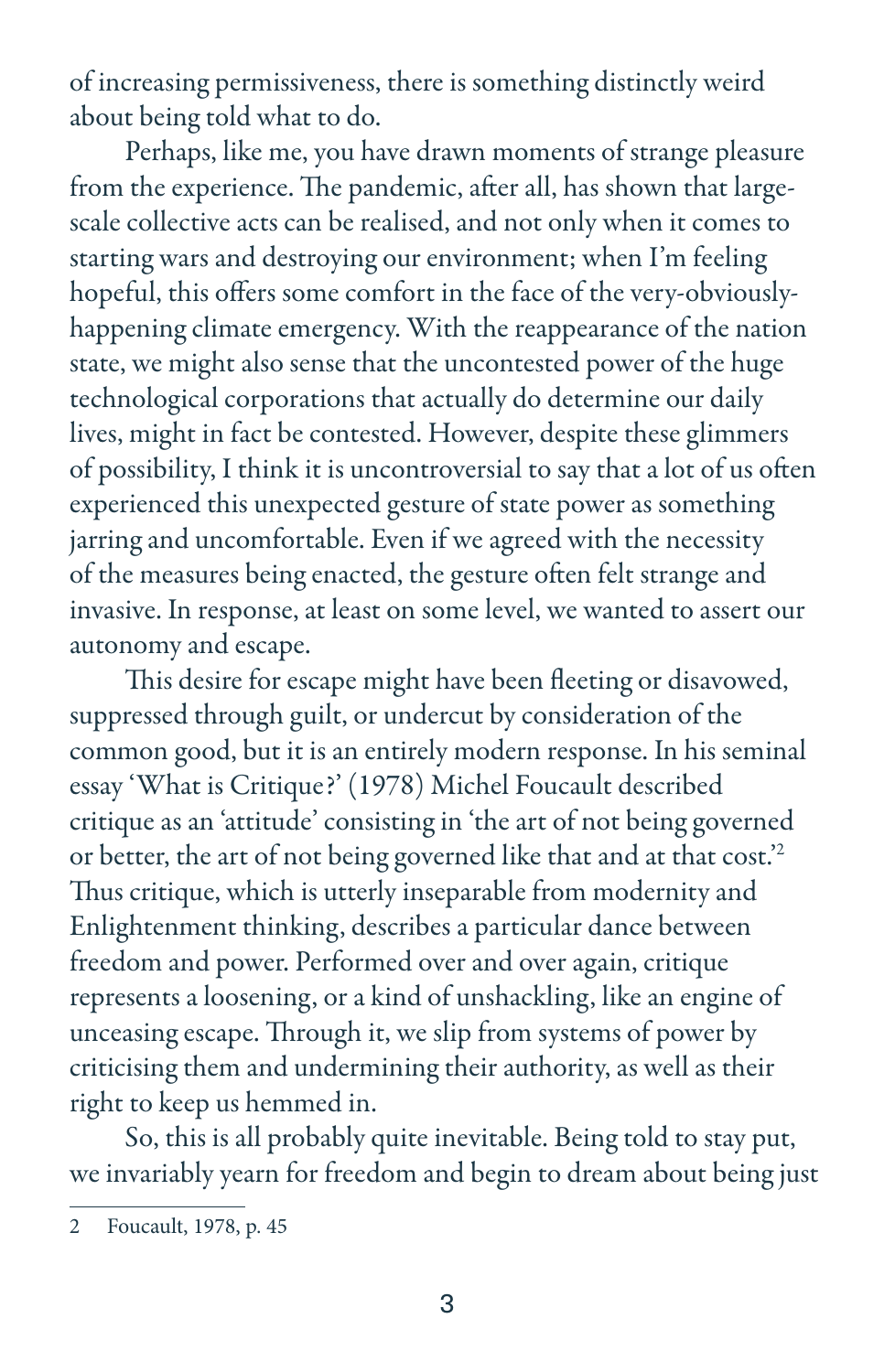about anywhere else. The desire for escape is not limited to a physical sense — though this is very important — but also an intellectual sense, as a reaction to an external limitation, which, for whatever reason, does not feel entirely justified. For some, this desire to escape has transformed into a defence mechanism completely centred on refusal. With critics of the pandemic, most notably, this has meant a refusal of vaccination along with rejection of the dominant narrative of the pandemic being put forward around the world, opting instead for more fantastical hypotheses featuring 5G, Bill Gates and international child-trafficking rings. In resisting the sudden and overt visibility of power, the person chooses to escape into something like social death. Here, the need for intellectual freedom — or at least the semblance or ideal of it — takes precedence over the actual freedom to travel and gain access to certain kinds of space.

Our desire for escape, then, is as much an intellectual impulse as a biological one; as determined by an eminently modern need for experimentation and freedom as any inherent, biological drive towards individual autonomy or self-preservation. In wanting to escape, we set about resisting our sudden un-freedom. And, at this stage, critical thinking is intuitive; it resides in muscle memory, as an endlessly enacted, collectively authored escape act. My question is, what would it mean to refuse the terms of escape?

When there wasn't much reason to leave my apartment, I watched a lot of movies. An especially resonant one was *The Green Ra*y, a 1986 comedy by the French New Wave director Éric Rohmer. The film centres on Delphine, a highly neurotic and dissatisfied Parisienne who cannot bear the fact of being stuck in the city, alone, for the summer holidays. When she joins her friend for a weekend beach party, however, Delphine's expectations are not met: being the only single person at the party, she feels out of place and unwilling to play the role expected of her. So, she returns home and embarks on another trip, this time to the Alps. Again, regrettably, reality does not align with the image she's created for it, and she turns on her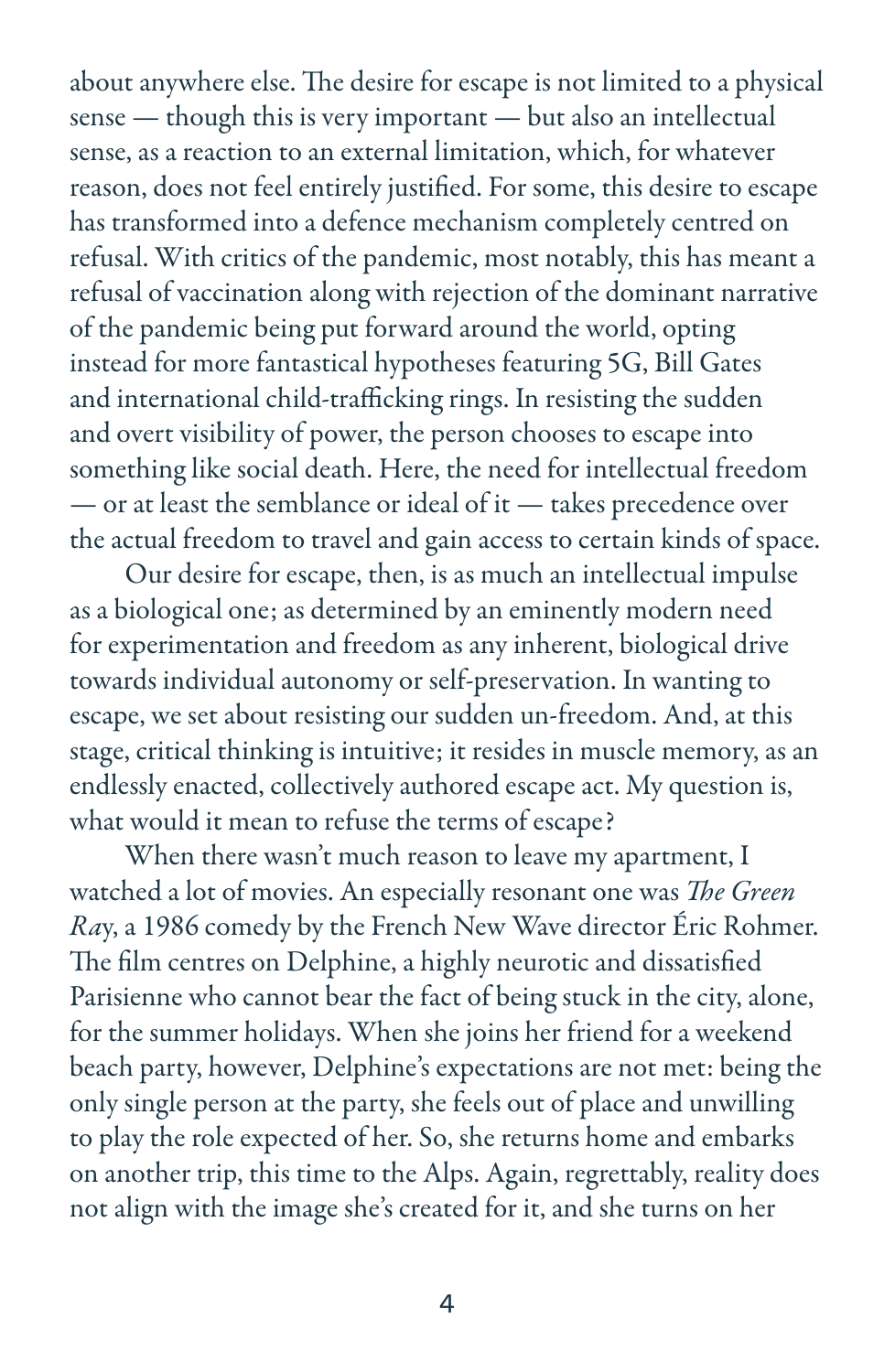heels almost as soon as she gets there. Watching the film, we observe our anguished protagonist never really understand what we've known the whole way through: the problem is Delphine. Somehow, this made me more and more content to be on my couch. Being unable to travel, there was a nearly fatalistic comfort in watching her realise the utter futility of going elsewhere.

Now, at least for the time being, things are different. For those of us who are vaccinated, travel has all but returned to normal, and escape has again become a possibility. It started with a trickle, on Instagram, as we warily tested the social acceptability of disclosing our movements across the world. Now, when I open my feed, it seems all I see are travel photos: pristine white beaches and city landmarks, the lagoon in Venice, as well as artworks of all kinds, proxies for trips to exhibitions and biennales around the world. Again, a certain kind of body moves through international space with ease, and again, when I say "I really needed to escape" and book last minute flights to Majorca or Greece, others know what I mean. Of course, it's worth pointing out that the same transparency is not extended to people who actually need to escape — from war or genocide, for example, or the mounting evidence of climate breakdown. This kind of escape is almost always interrogated. It is something to be proven.

Being inseparable from international travel, now the artworld can in turn truly restart. The latest edition of Frieze London was a sellout; judging from my Instagram feed, it appeared like the communal resuscitation of the international art world. As I write, FIAC returns this coming weekend; staged in tandem is *Natures Mortes*, Anne Imhof 's must-see exhibition at the nearby Palais de Tokyo. Next year, documenta 15, curated by ruangrupa,<sup>3</sup> as well as

<sup>3</sup> A Jakarta-based artists collective curating according to the values of lumbung (Indonesian term for communal rice bar), as an artistic and economic model rooted in principles such as collectivity, communal resource sharing, and equal allocation (editor's note)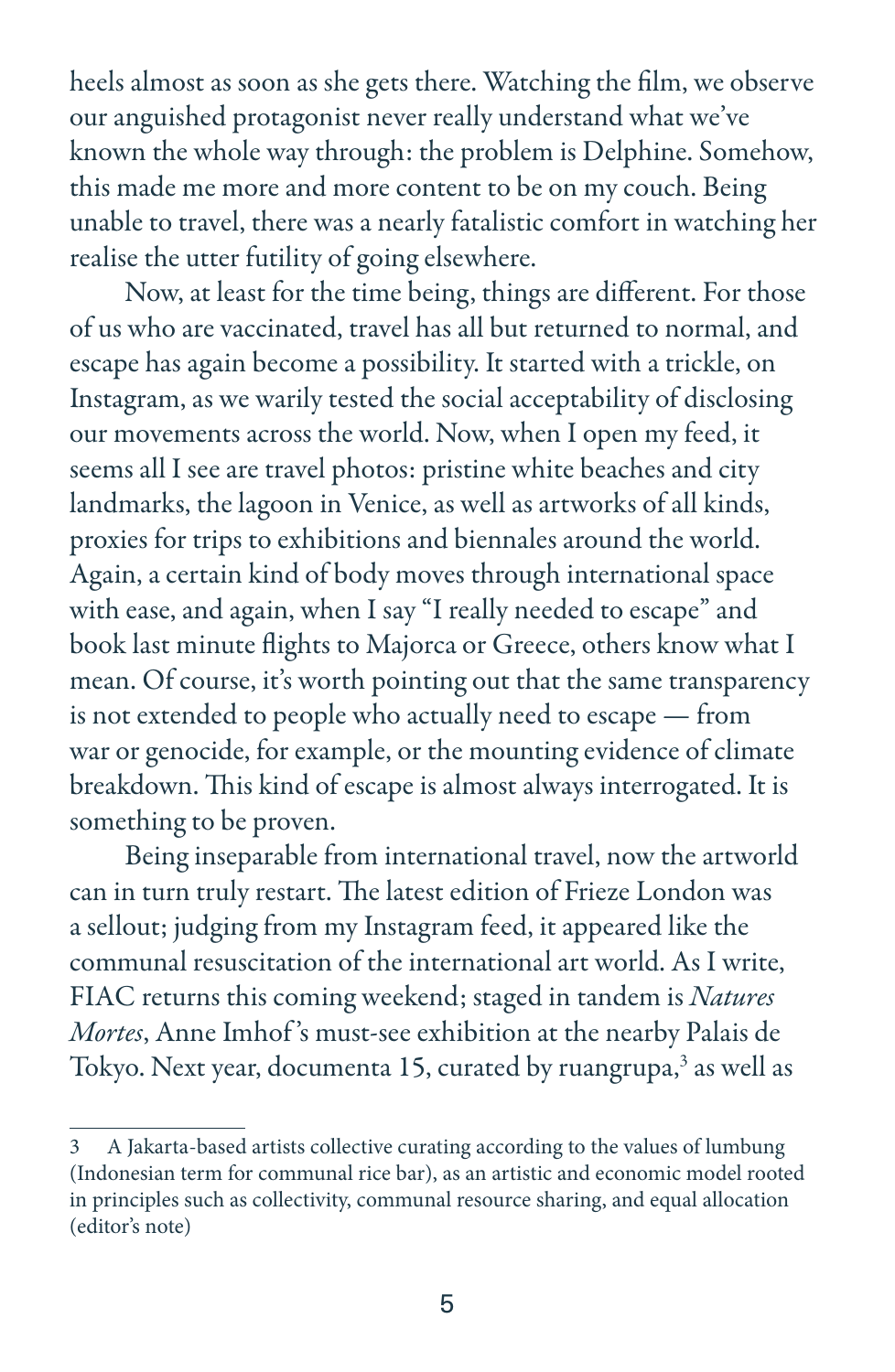the Venice Biennale of Art, originally set to open earlier this year, will surely prompt the usual travelling, along with the dreaded FOMO for everyone unable to attend during the heady opening days. Of course, the artworld has its own particular economy; positioned, as Arthur Danto once put it, in 'something like the relationship in which the City of God Stands to the Earthly City.'4 For many small commercial galleries, along with the artists that they represent, the pandemic has presented an existential threat. The desire to return to something approaching normality through participation in the global art trade is not really a question, but a condition of their survival.

During the most restrictive days of the pandemic, like Delphine, it was common to fantasise about being elsewhere. And for many years, the international art exhibition has been framed in almost holiday-terms. Or, perhaps more accurately, as a kind of secular, intellectual pilgrimage; and the more unlikely and remote, the better. Being able to access these events is the preserve of very few: art professionals, a smattering of harried and usually badly paid press, as well as a smaller group of moneyed initiates, who do not really exist anywhere at all. If they live anywhere, it is in the sky, moving restlessly from one event to the next, an unbroken chain of escape. According to Peter Osborne (2013), art and the biennale structure in particular have a privileged role within a 'global' or 'planetary' fiction, grounded on the affirmation of global equivalence brought about by globalisation. Art, he claims, is in fact an ideal protagonist in this — acting like a kind of 'passport'<sup>5</sup> implying universal access to connection, as well as escape.

Lately, we have also been treated to photographs of billionaires standing by rockets, tossing their cowboy hats up in the air after returning from risible trips into space. Here, it seems to me, is the language of escape writ large: space, the final frontier — an

<sup>4</sup> Danto, 1964, p. 582

<sup>5</sup> Osborne, 2013, p. 27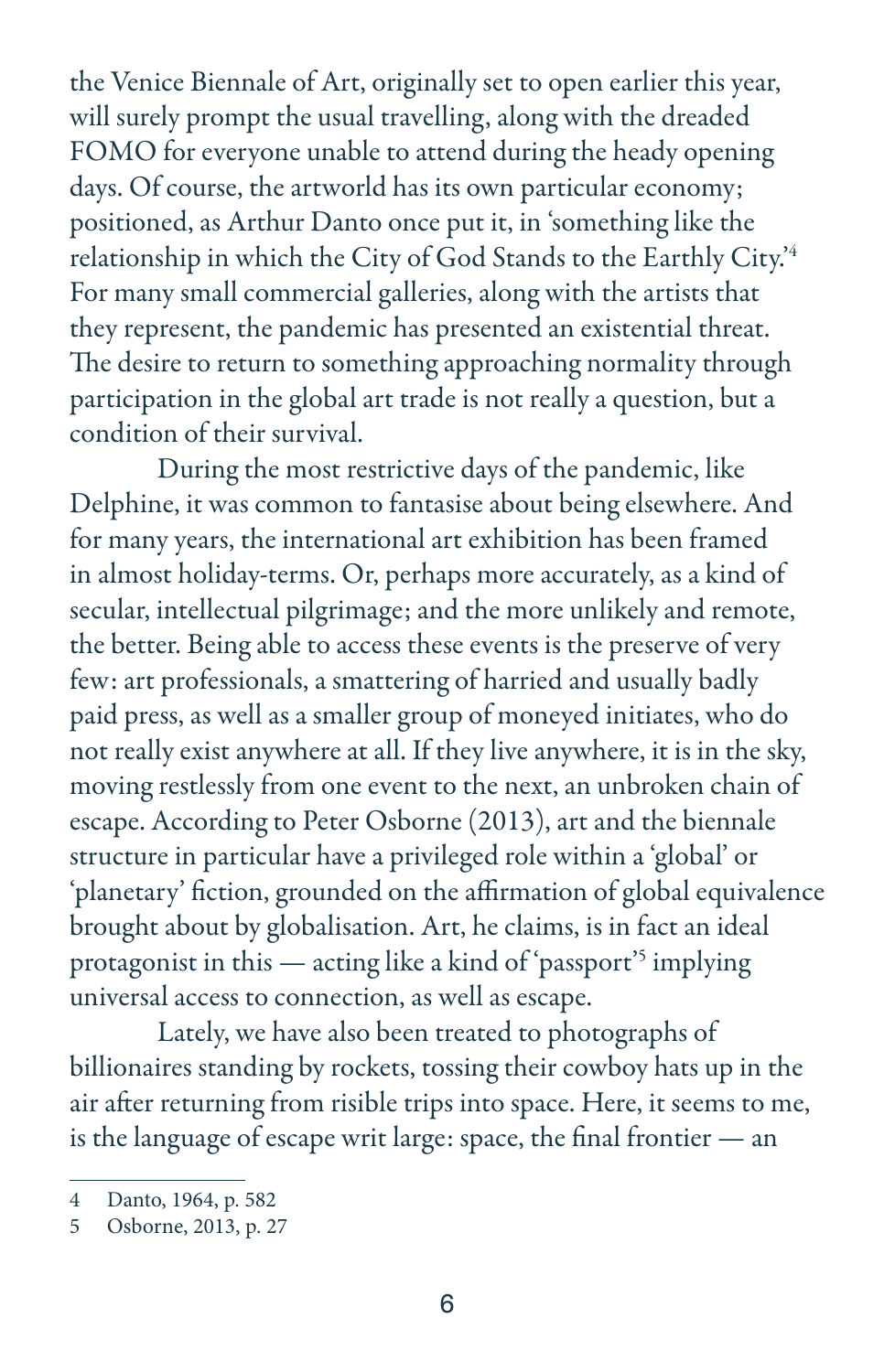endless Panama where governmental control comes to a complete halt. In this context, escape represents both an avowed loss of faith, as well as a refusal of responsibility. Because, while they claim to be looking to space as a solution to humanity's woes, there is no way that eight billion people will ever be housed on Mars – the earth will burn long before that. Going to space, then, is really just to show the full scope of their means to escape, which is just another way of saying: the freedom to do exactly what they please. It is hard not to think of Facebook's recently announced 'Metaverse' in similar terms. While not expected to be realised for another ten to fifteen years, the Metaverse will be a virtual reality world accessible through the participants' physical movements in three-dimensional space. Through it, we will be able to enjoy a new world, the only, rather significant catch being that it will be designed and controlled by Facebook. Escape has never looked so unappealing.

Observing all this, I cannot but think of cosmism, the supremely out-there Russian school of thought most associated with Nikolai Fyodorov (1829-1903). For Fyodorov, the need to explore and colonise space was not founded on escape, but was actually an ethical demand, inseparable from what he termed 'The Common Task,' which was nothing less than the eradication of human mortality. Having made ourselves immortal, he famously claimed, the onus on us would be to resuscitate everyone who had ever lived. Hence, the need to go to space — there simply wasn't going to be enough room for everyone down here on Earth. This was not escapism but rather an act of escape founded in excessive, unlikely responsibility, not only to future generations, as in common appeals of today, but to all the ones that preceded ours.

Perhaps it was merely coincidental that a lot of immersive art was opening when the pandemic restrictions started to ease in summer 2021. Here in Berlin, I am thinking of two examples in particular: Yayoi Kusama's vast retrospective exhibition at the Gropius Bau, along with Jakob Kudsk Steensen's *Berl-Berl*, an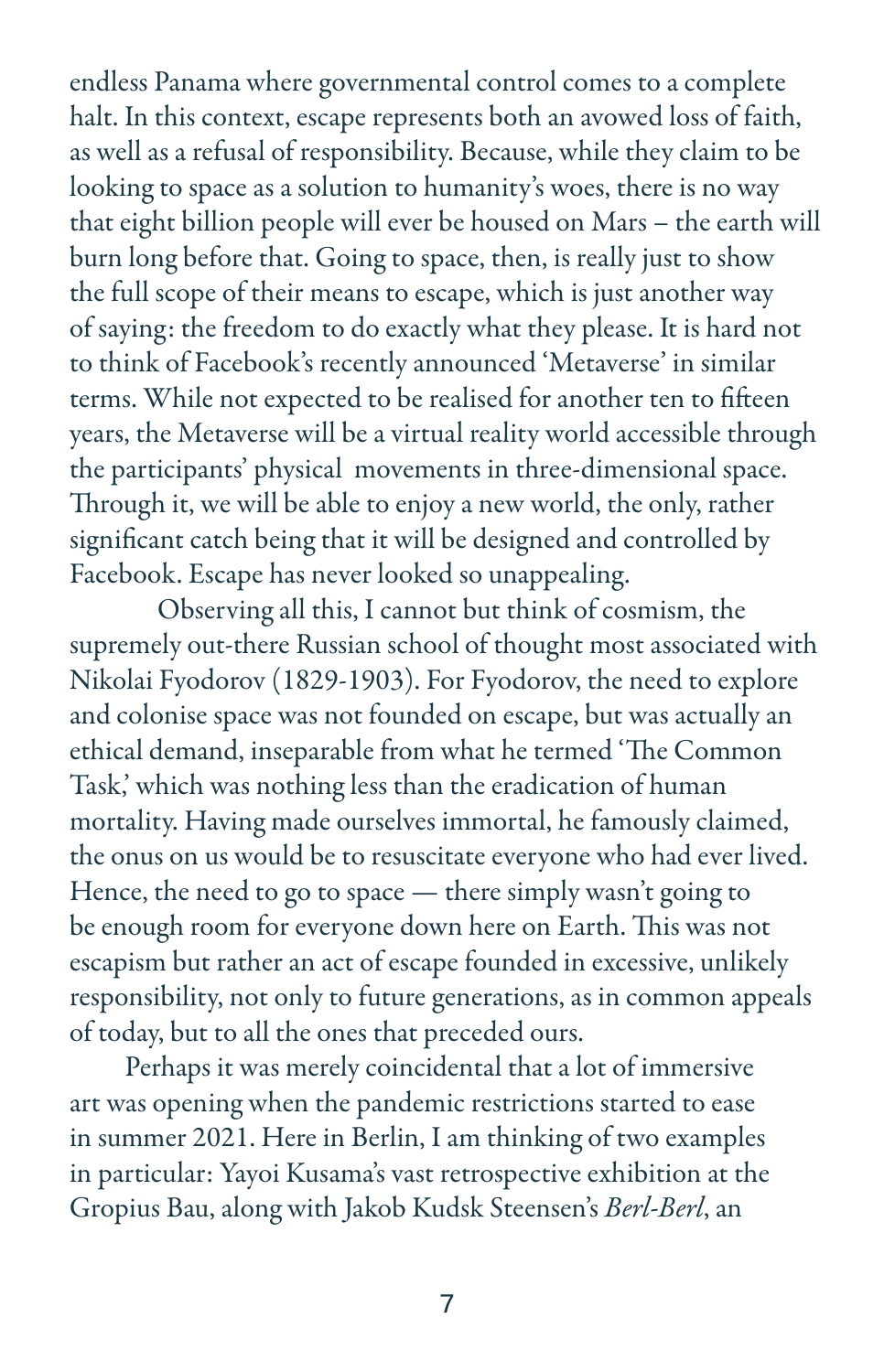immersive installation exhibited in the cavernous, until recently deactivated space of the city's most iconic club, Berghain. Both were phenomenally popular, drawing visitors who may not usually go to see contemporary art (I intuited this from the considerable number of Tinder profiles that included a photo staged within one of Kusama's *Infinity Rooms*). Defeated by the online reservation system, which was almost immediately booked out, I pretended to be writing about the Kusama show just to be able to see it. When I finally went, I was predictably underwhelmed. Installed within the always-impressive gallery space, the individual immersive environments looked poky and much smaller than suggested in photographs. Far too self-contained, they seemed to me nowhere near immersive enough. On leaving *Berl-Berl*, by contrast, I was simply nostalgic for techno. It struck me as a cruel trick, during a global pandemic, that not even immersive art could help us to switch off or disengage; that, in its failure, it only brought us back to earth.

Of course, art has always offered moments of escape; the language of transcendence makes that clear. And, when I consider artworks that have influenced me, they all share in their ability to pull me out from daily life, at least momentarily. For those few seconds, or minutes, or hours, I am fixed in concentration and there is nothing else to think about. When I leave the gallery or museum and return to whatever it was I was doing beforehand, I am marked by them. This experience imparts an additional reference point, a new way of thinking about the world. But I don't think transcendence can be the end goal. The aim is to come back to life somehow changed. Not better, necessarily, just with more information than I previously had: information which, for whatever reason, feels worth holding on to. This is a rare thing: more a factfinding mission than an escape plan.

As far as I see it, immersive art takes disengagement as its goal; whether this also involves encouraging us to refuse responsibility for the world being (nominally) exited depends, I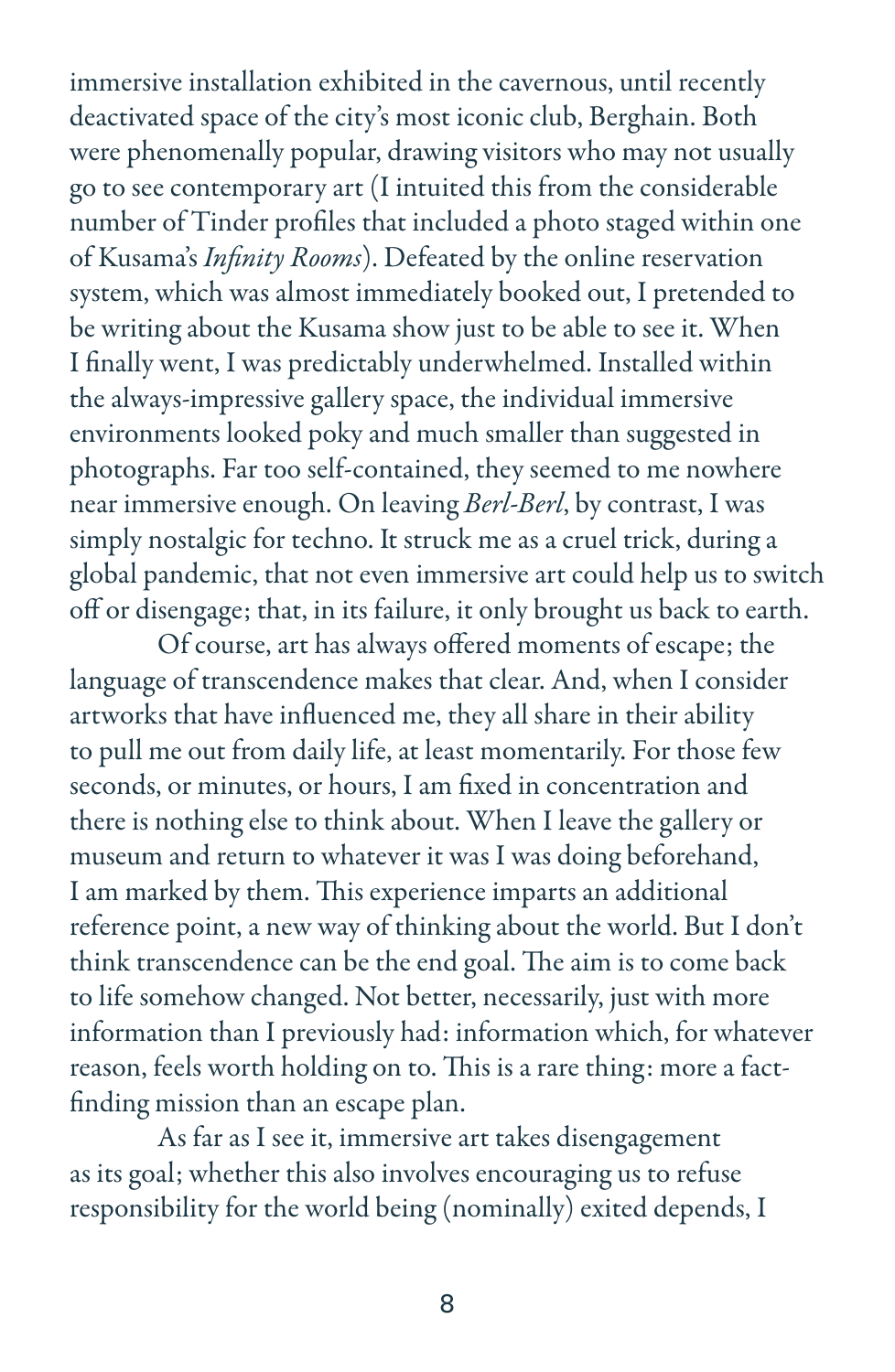think, on the individual artwork, its display and its framing. For example, while it is fully habituated within the commercial artworld, the themes of Kusama's art— among them mental illness, trauma and most notably, desubjectivisation — sit uneasily within it. At the very least, the artworld would still much rather that an author take discrete form, rather than an exploded constellation of particles. Foreshadowed by the muscular Kusama-Gagosian brand, however, her immersive environments lose their existential charge. They allow us to momentarily escape, while forfeiting the more radical escape that is, from selfhood — which her artworks are predicated on. It is hard not to suspect that this kind of escape would have been much more likely if the art could have been experienced on its own terms. Instead, the exhibition and the brand push in the opposite direction. They inhibit the possibility of escape.

Perhaps nowadays the only viable means of escape is within the system itself: to hunker down and stay alert to flashes of freedom that appear, briefly and infrequently, like shooting stars in the night sky. I am thinking in particular of Chloé Zhao's *Nomadland* (2020), another film that I and probably lots of other people watched alone during the pandemic, when we weren't really allowed to have guests. Because I didn't have the patience to wait until the film was shown in the cinemas, which were all closed, I watched it on an outdated medium-sized TV, gifted to me by my cousin and brought to life through a wonky HDMI cable connected to my laptop. Even as I watched the film, I sensed this was a misstep.

At its heart, the film seems to me about freedom and escape, and the winnowing possibilities for either within a cruel and perverse system that was catalysed rather than undone by the global financial crisis of 2008. Set in 2011, the film tells of Fern, a sixty-something year old woman who, after losing her husband, her job, and her hometown, which literally disappeared with the closure of the US Gypsum plant, sells what remains of her belongings and embarks on a nomadic life in a rackety van named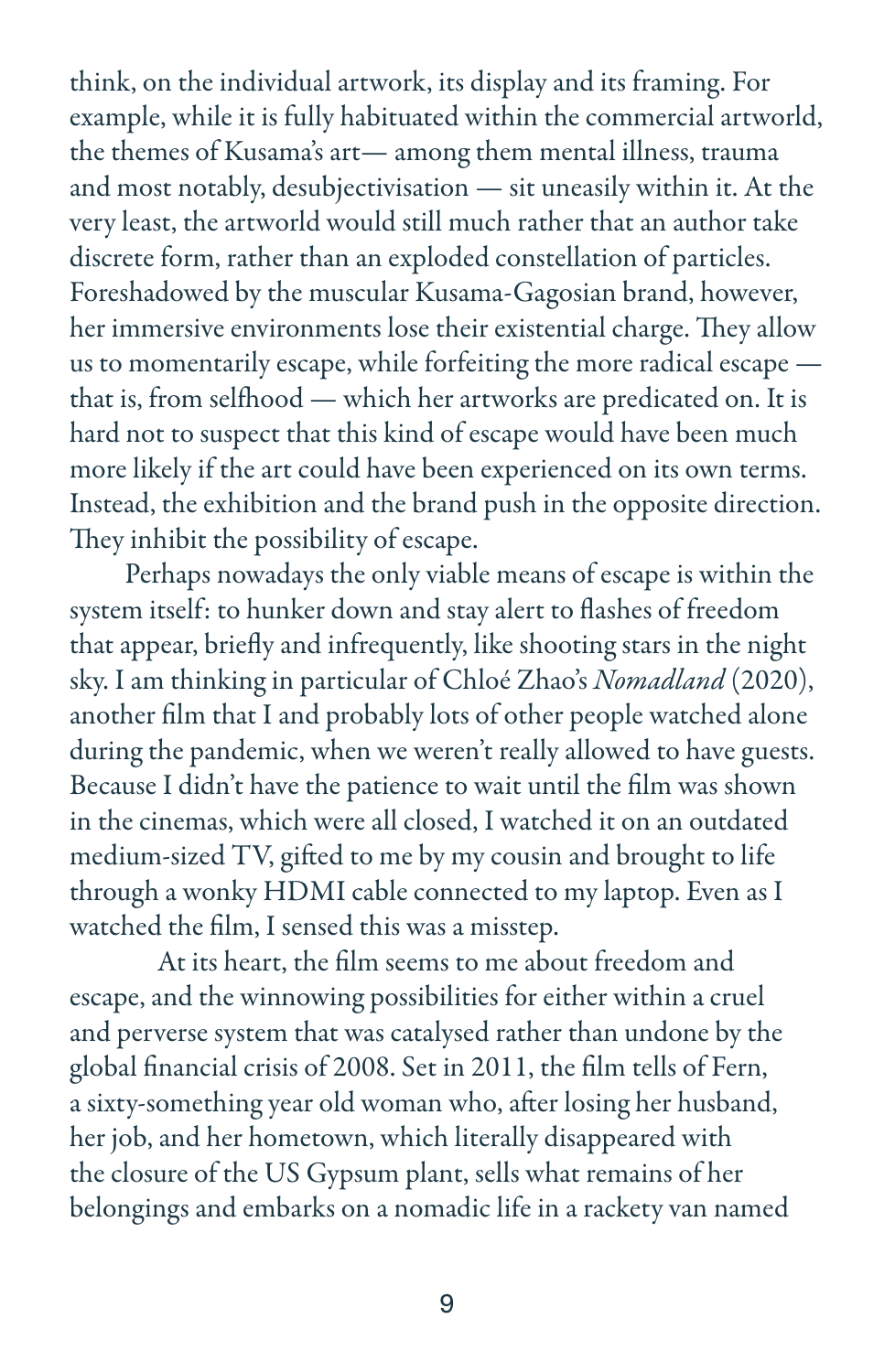Vanguard and supported by casual, seasonal work. The film is a kind of counter-Western. However, while the visual language is still that of the sublime frontier, the territory being ceded is of an altogether different kind. Fern never possesses what she captures. Her gains are always temporary and provisional — brief moments of joy, collegiality and security before she moves back onto the road. Nonetheless, it is a kind of freedom. By the end of the film, it was impossible for me to see her simply as a victim of circumstance, but also as an unlikely beneficiary of it. The small TV screen was not adequate to the scope of her escape act.

I think it is worth pointing out that Fern lives in a notably analogue world – the recent past. By contrast now, some ten years later, escape has become that bit more difficult. With the tightly worn ubiquity of digital technologies, indeed, maybe we are never truly in a position to escape. Moving ceaselessly through online space, we instead leave trails everywhere; at the same time, our lives are ever-increasingly determined by a series of responses to both seen and unseen cues. In this context, the only possibility of escape rests on our ability to recognise and act in greater awareness of our own desires. More than anything, I think, this means acknowledging the need for freedom that cannot be satisfied through deeper imbrication in our current capitalist system, or even the accumulation of what we already have, by going elsewhere.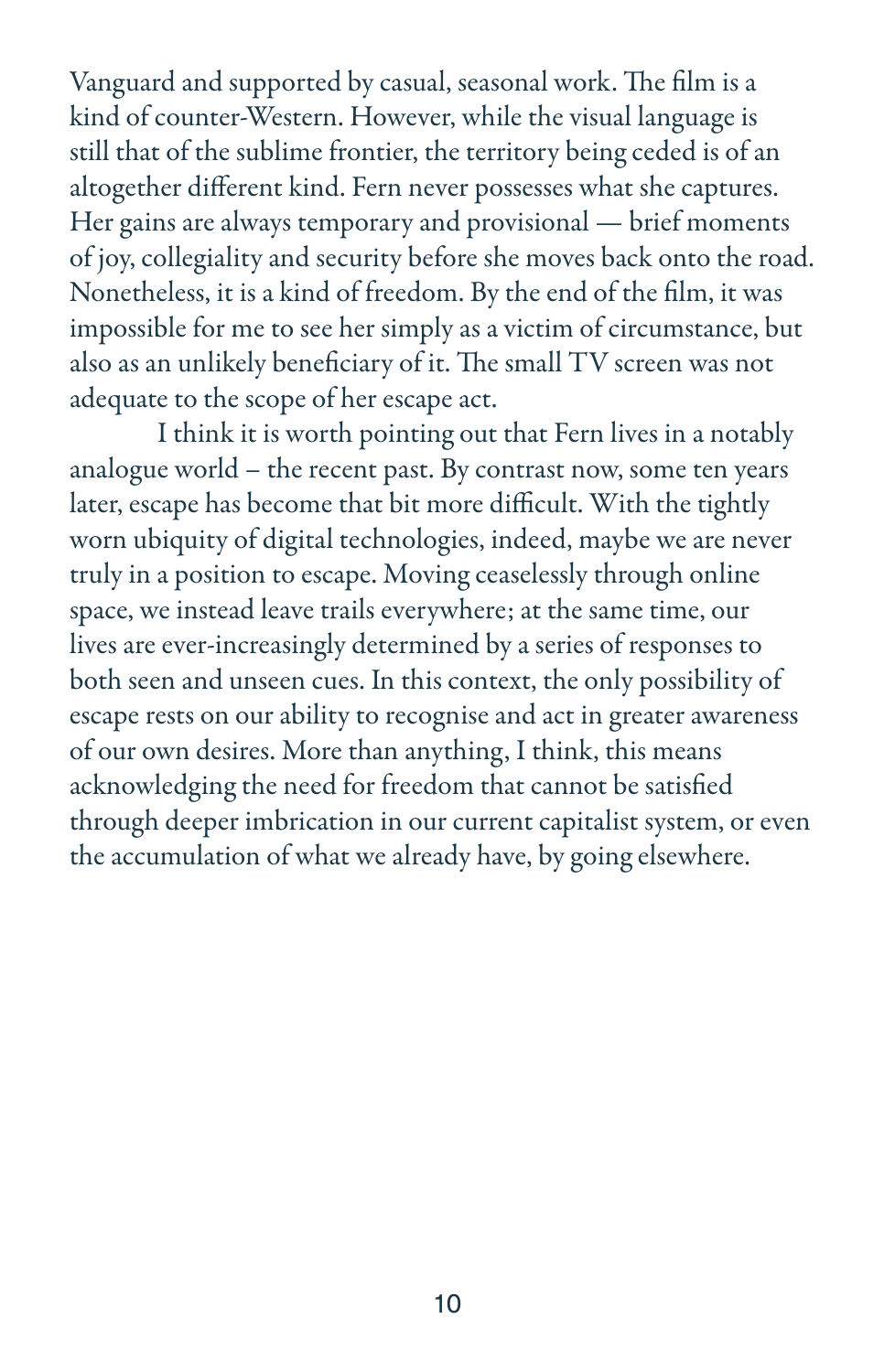## BIBLIOGRAPHY

Danto, Arthur, 'The Artworld,' in *The Journal of Philosophy* vol. 61, No. 19 (1964) pp. 571-584

Foucault, Michel, 'What is Critique,' (1978) in S. Lotringer, ed., *Michel Foucault: The Politics of Truth* (Los Angeles, 2007) pp. 41-83

Moshfegh, Otessa, *My Year of Rest and Relaxation* (London, 2018)

Osborne, Peter, *Anywhere or Not at All: Philosophy of Contemporary Art*, (London & New York, 2013)

Rohmer, Éric, dir., *The Green Ray* (1986)

Zhao, Chloe, dir., *Nomadland* (2020)